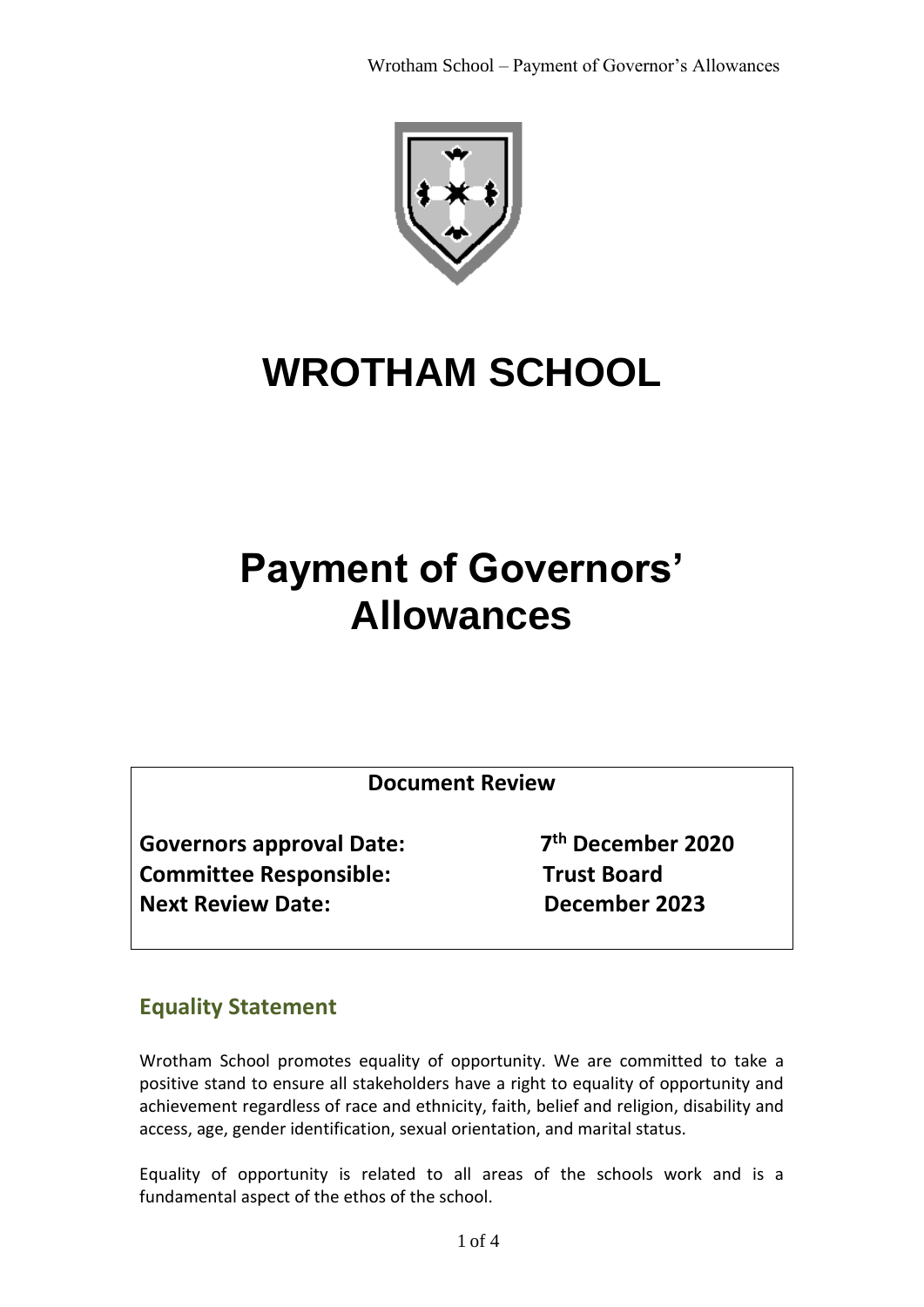

#### **Wrotham School**

#### **Payment of Governors' Allowances**

Governors play a key role in the leadership and management of schools. Governors give significant amounts of time to their work and may, on occasions, be out of pocket, even if their employer is one that gives time off with pay for a governor's duties.

Recognising this, Regulation 18(1) of the Roles, Procedures and Allowances Regulations 2013 allows for Governing Bodies to set up a scheme for the payment of allowances (out of pocket expense) to members of the Governing Body and associate members from the school's delegated budget.

#### **Purpose**

We believe that the governing body plays a key role in the success of the school. Individual governors should not be deterred from playing their full part because of incidental costs.

At the full governing body meeting held on 8<sup>th</sup> February 2007 it was agreed that the following expenses could be claimed from  $1<sup>st</sup>$  January 2007

- Childcare or babysitting (other than done by a resident and responsible person at the home address) at a rate of £10.00 per hour.
- Care arrangements for a dependent (other than as above) at a rate of £10.00 per hour
- Support for governors with special education needs (e.g. audio equipment)
- Support for governors whose first language is not English (translations)
- Telephone charges, photocopying, stationery, etc.
- Travel Expenses to a training event or special meeting.

Claims should be submitted to the Clerk to the Governors who will check the claim and pass to the Headteacher for authorisation. Claims are to be submitted on the attached form with receipts.

#### **Arrangements for Monitoring and evaluation**

The governing body will monitor and evaluate the impact of the policy annually with reference to the attendance records of governors at meetings and to the total sum paid out.